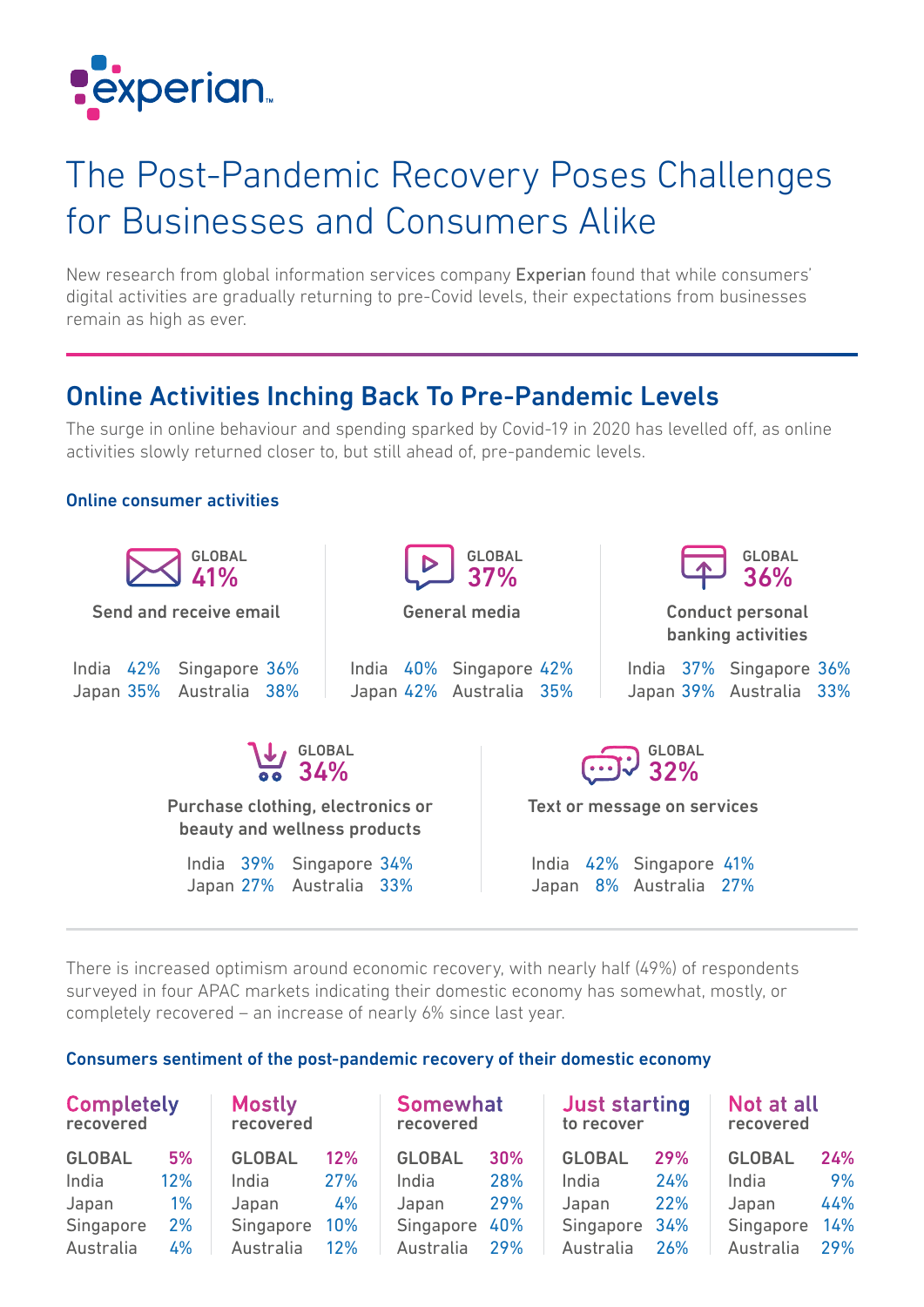## Digital Payments Rise, But Security Concerns Loom

Mobile wallets have become the most popular form of digital payments, and consumers in India and Singapore indicate the highest usage. As customers become more reliant on digital payment methods, concerns around fraud and security remain high.



#### Consumers' top concerns around conducting online activities

| <b>GLOBAL</b><br>33%                                                  | <b>GLOBAL</b><br>CO<br><b>32%</b>                                  | <b>GLOBAL</b><br>32%                                              |
|-----------------------------------------------------------------------|--------------------------------------------------------------------|-------------------------------------------------------------------|
| <b>Credit card information</b><br>being stolen                        | <b>Online privacy</b>                                              | <b>Identity theft</b>                                             |
| India 40%<br>Singapore 45%<br>Australia 30%<br>Japan 45%              | 50%<br>Singapore 42%<br>India<br>Japan 34%<br>Australia 32%        | India 37%<br>Singapore 40%<br>Japan 37%<br>Australia 33%          |
| <b>GLOBAL</b><br>31%<br><b>REE</b>                                    | $E_{\text{min}}^{\text{S}}$ GLOBAL                                 | <b>GLOBAL</b><br>14%                                              |
| Fake/phishing emails,<br>messages or phone scams                      | <b>False information/Fake</b><br>news/False advertising            | Cyberbullying                                                     |
| 45%<br>Singapore 42%<br>India<br>Japan 37%<br>Australia<br><b>31%</b> | India 38%<br>Singapore 32%<br>Japan 29%<br>Australia<br><b>21%</b> | 39%<br>Singapore<br>13%<br>India<br>Japan 12%<br>10%<br>Australia |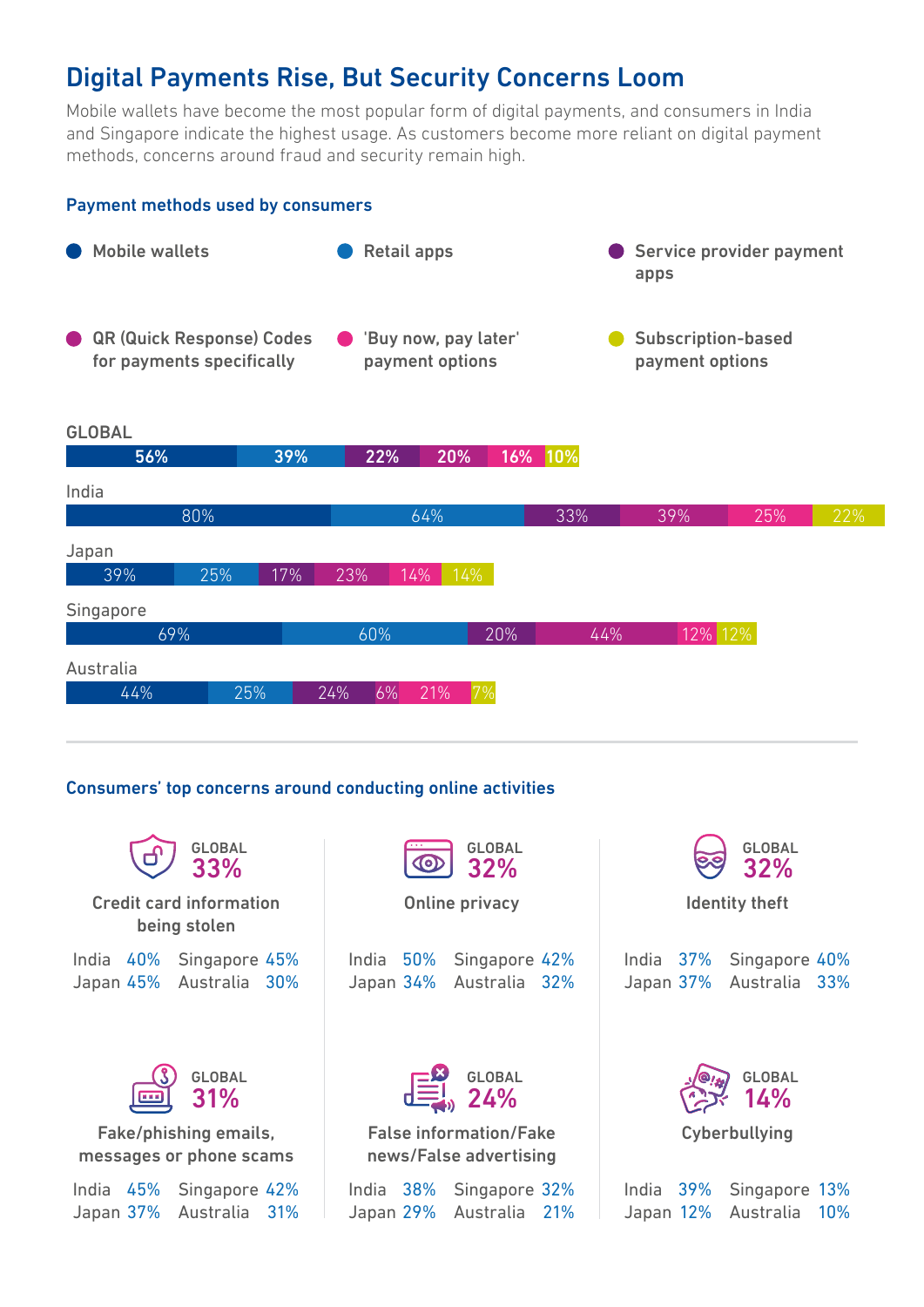

of consumers globally say their concern about online activities has increased since the pandemic.

are the most important aspects of the online experience for consumers globally. In APAC, more than half would like businesses to keep them informed as to how their personal data is being protected and stored.

## Businesses Focus on the Customer Journey

Increasing digital engagement and strengthening the security of mobile and digital channels emerged as a top priority for businesses globally this year. However, many businesses are struggling to fund additional investments to improve the customer journey, as more say they need better access to loans and credit.



# 33%

are looking to invest in digital decisioning capabilities, AI, fraud detection software and advanced analytics to better understand and protect their consumers.